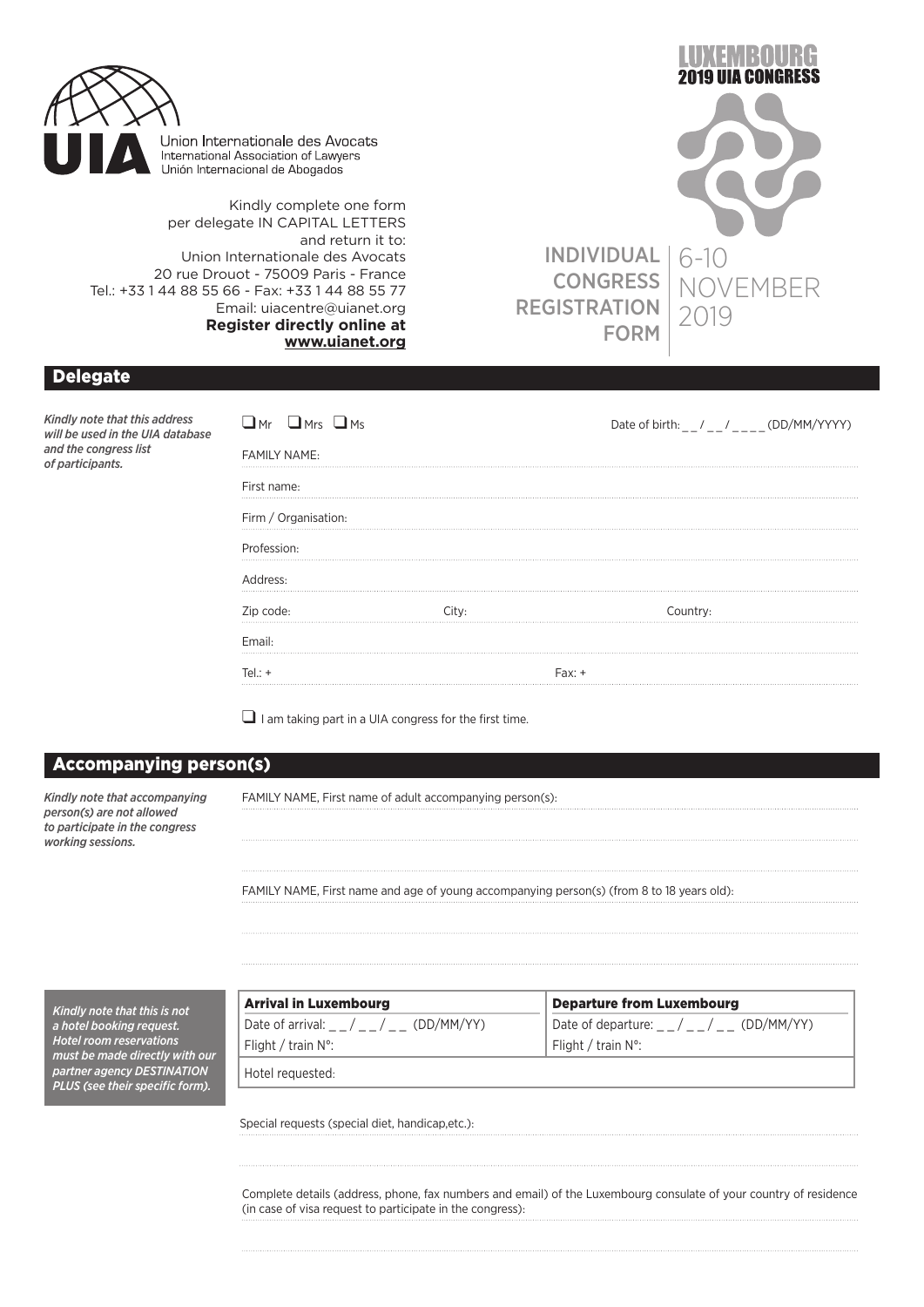#### - Congress participant and accompanying person(s) registration

*Presidents / Representatives of a Bar or a lawyers' organisation which is a collective member of the UIA, register at the rate granted to UIA members.*

#### PARTICIPATION IN QUALITY OF PRESIDENT / REPRESENTATIVE OF A BAR ASSOCIATION OR A LAWYERS' ORGANISATION

Are you currently:

Bar President / President of a lawyers' organisation

Bar representative / representative of a lawyers' organisation

If yes, name of your Bar / organisation :

UIA membership number (if applicable):  $MC \_ \_ \_ \_ \_ \_ \_ \_ \_$ 

Will you be attending the International Bar Leaders' Senate meeting\* on Thursday, November 7?

 $\Box$  Yes  $\Box$  No

*(\*) See details page 23 of the programme.*

|                                                                                                                                    |                               | <b>REGISTRATION FEES</b>               |                                 |
|------------------------------------------------------------------------------------------------------------------------------------|-------------------------------|----------------------------------------|---------------------------------|
| <b>DELEGATE - INDIVIDUAL REGISTRATION</b>                                                                                          | until<br>July 31, 2019        | from August 1 to<br>September 30, 2019 | from October 1,<br>2019 onwards |
| UIA MEMBER / Membership number: MI                                                                                                 |                               |                                        |                                 |
| Standard (categories 1 and 2 as per the UIA list)*                                                                                 | <b>D</b> € 1,550              | $\Box$ € 1,800                         | $\Box$ € 2,000                  |
| Young lawyer (< 35 years)**(categories 1 and 2 as per the UIA list)*                                                               | $\Box$ € 1,000 $\Box$ € 1,150 |                                        | ⊟ € 1,350                       |
| Emerging country (categories 3 and 4 as per the UIA list)*                                                                         | $\square$ $\xi$ 750           | $\Box$ € 900                           | 1,100 €                         |
| Young lawyer (< 35 years)**<br>from an emerging country (categories 3 and 4 as per the UIA list)*                                  | $\Box$ € 600                  | $\Box$ € 700                           | $\Box$ € 900                    |
| One-day registration (valid only for one day, including lunch)***<br>Specify the day:<br>$\Box$ Nov. 7 $\Box$ Nov. 8 $\Box$ Nov. 9 |                               | $\Box$ € 550                           |                                 |
| <b>NON MEMBER</b>                                                                                                                  |                               |                                        |                                 |
| Standard (categories 1 and 2 as per the UIA list)*                                                                                 | $\Box$ € 1,950                | $\Box$ € 2,200                         | $\Box$ € 2,400                  |
| Young lawyer (< 35 years)** (categories 1 and 2 as per the UIA list)*                                                              | $\Box$ € 1,300                | $\Box$ € 1,450                         | $\Box$ € 1,650                  |
| Emerging country (categories 3 and 4 as per the UIA list)*                                                                         | $\Box$ € 1,000 $\Box$ € 1,150 |                                        | $\Box$ € 1,350                  |
| Young lawyer (< 35 years)**<br>from an emerging country (categories 3 and 4 as per the UIA list)*                                  | $\Box$ € 800                  | $\Box$ € 900                           | $\Box$ € 1,100                  |
| One-day registration (valid only for one day, including lunch)***<br>Specify the day:<br>$\Box$ Nov. 7 $\Box$ Nov. 8 $\Box$ Nov. 9 |                               | ⊓€ 650                                 |                                 |
| <b>SPECIAL RATES (please send appropriate documents)</b>                                                                           |                               |                                        |                                 |
| Full-time academic, judge and government lawyer****                                                                                |                               | € 900                                  |                                 |
| Law student*****                                                                                                                   |                               | € 250<br>П.                            |                                 |
| ACCOMPANYING PERSONS' REGISTRATION ******                                                                                          |                               |                                        |                                 |
| Accompanying person - Adult                                                                                                        |                               | € 350                                  |                                 |
| Young accompanying person (8 to 18 years)                                                                                          |                               | € 250<br>П.                            |                                 |

*Become a member of the UIA to benefit from the member rate on www.uianet.org, "Membership" section.*

*(\*) The list is available on the UIA Website: www.uianet.org, "Membership" section.*

*(\*\*) Please send a copy of your ID with your registration form to benefit from the young lawyer's rate.*

*(\*\*\*) The one-day registration does not provide access to evening events which can be purchased separately.*

*(\*\*\*\*)This registration is reserved for magistrates, government lawyers and full-time academics who are not practising lawyers. Please send a copy of your credentials to benefit from the special rate.*

*(\*\*\*\*\*)This registration is reserved for students under 30 years old and does not provide access to the informal reception. Please send a copy of your student card to benefit from the special rate.* 

*(\*\*\*\*\*\*) The accompanying persons' registration does not provide access to working sessions. Please send copy of ID for young accompanying persons*

**TOTAL A €**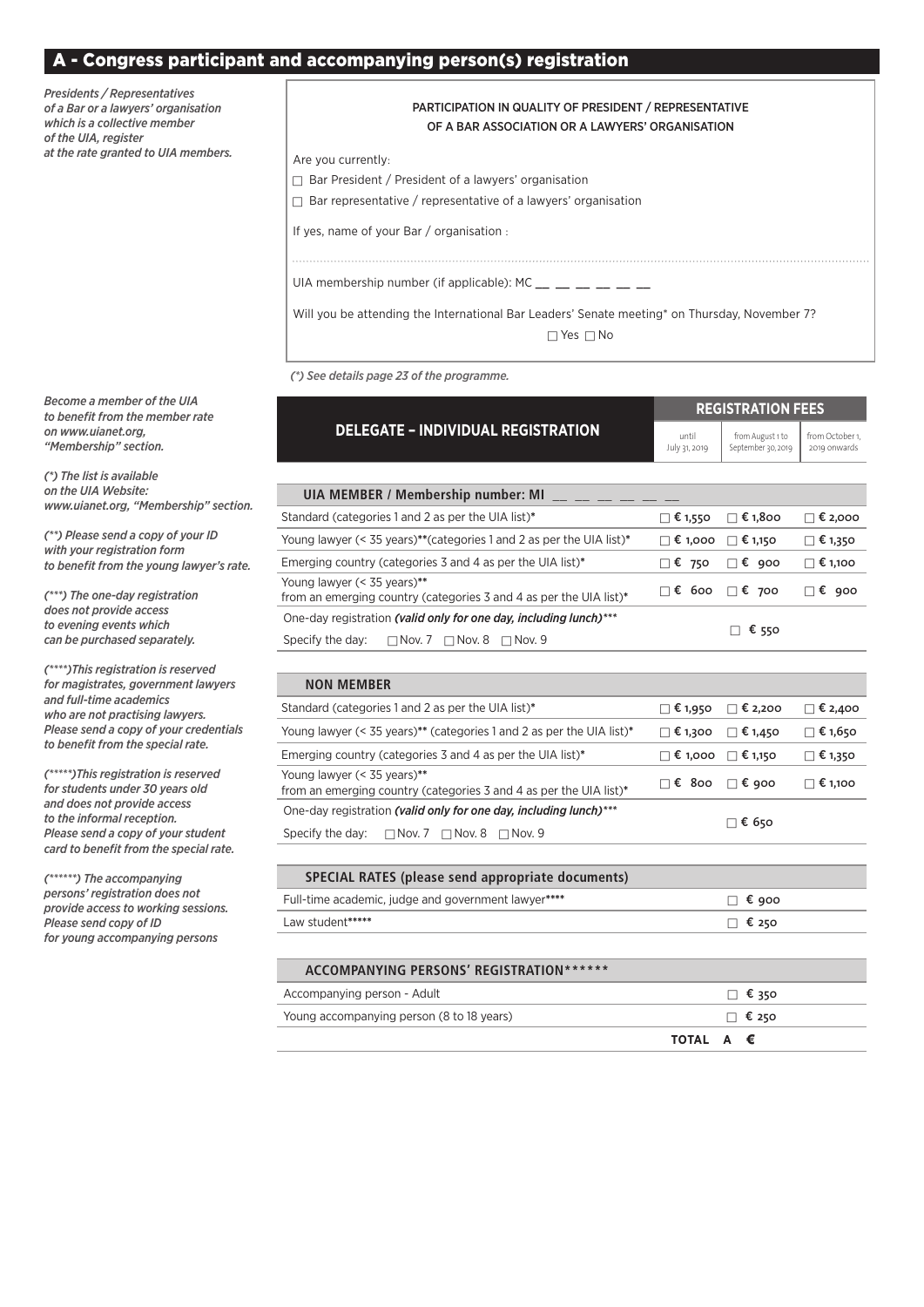| <b>B - Social activities</b>                                                                 |                                                                                           |                                       |               |                                                                       |
|----------------------------------------------------------------------------------------------|-------------------------------------------------------------------------------------------|---------------------------------------|---------------|-----------------------------------------------------------------------|
| Kindly confirm the number<br>of participants for each of<br>the included activities.         | Social activities included in the registration fees                                       | <b>Delegate</b><br><b>Please tick</b> |               | Accompanying<br>Person(s)<br><b>Please tick</b><br>and confirm number |
|                                                                                              | Networking Cocktail, European Convention Center Luxembourg<br>Wednesday, November 6, 2019 |                                       |               | .                                                                     |
|                                                                                              | Opening Ceremony, European Convention Center Luxembourg<br>Wednesday, November 6, 2019    |                                       |               | .                                                                     |
|                                                                                              | Welcome Cocktail, Philharmonie<br>Wednesday, November 6, 2019                             |                                       |               |                                                                       |
|                                                                                              | Lunch, European Convention Center Luxembourg<br>Thursday, November 7, 2019                |                                       |               | .                                                                     |
|                                                                                              | Informal Reception, Rockhal<br>Thursday, November 7, 2018                                 |                                       |               | .                                                                     |
| Please note that if you do not                                                               | Lunch, European Convention Center Luxembourg<br>Friday, November 8, 2019                  |                                       |               |                                                                       |
| confirm your participation<br>in the activities in the table<br>on the right, we will assume | Lunch, European Convention Center Luxembourg<br>Saturday, November 9, 2019                |                                       |               | .                                                                     |
| that you will not be attending.                                                              | Closing Ceremony, European Convention Center Luxembourg<br>Saturday, November 9, 2019     |                                       |               |                                                                       |
|                                                                                              | Closing Cocktail, European Convention Center Luxembourg<br>Saturday, November 9, 2019     |                                       |               | .                                                                     |
|                                                                                              | <b>Optional social activities</b>                                                         | Rate                                  | <b>Number</b> | <b>Total</b>                                                          |
|                                                                                              | Gala dinner, Mudam<br>Friday, November 8, 2019                                            | € 175                                 |               |                                                                       |

Sunday, November 10, 2019 € **<sup>140</sup>**

**TOTAL B €**

## C - Grand total registration fees

*Kindly calculate the total amount due for your congress registration fees by adding the total delegate / accompanying person(s) registration fees (Total A) and the total registration fees for optional social activities (Total B).*

| TOTAL A                              |  |
|--------------------------------------|--|
| <b>TOTAL B</b>                       |  |
| <b>GRAND TOTAL REGISTRATION FEES</b> |  |

## D - General Conditions, Cancellation Terms and Personal data protection

General excursion: Schengen

I, the undersigned, confirm having read and accepted the general terms and conditions and the cancellation policy given on pages 51 and 52 of the registration programme. My registration will only be taken into account after receipt of my payment.

The participant is aware that his/her image and/or voice may be recorded or filmed during the entire duration of the congress and, by signing this registration form, grants UIA the right to use, reproduce and distribute the concerned images and recordings by any known or unknown means and on all types of media, for an unlimited duration, completely free of charge.

The undersigned acknowledges having been informed of the processing by UIA of the personal data contained in this form, as detailed on page 51 of the registration programme.

**Date: \_\_ \_\_ / \_\_ \_\_ / \_\_ \_\_ Signature:**